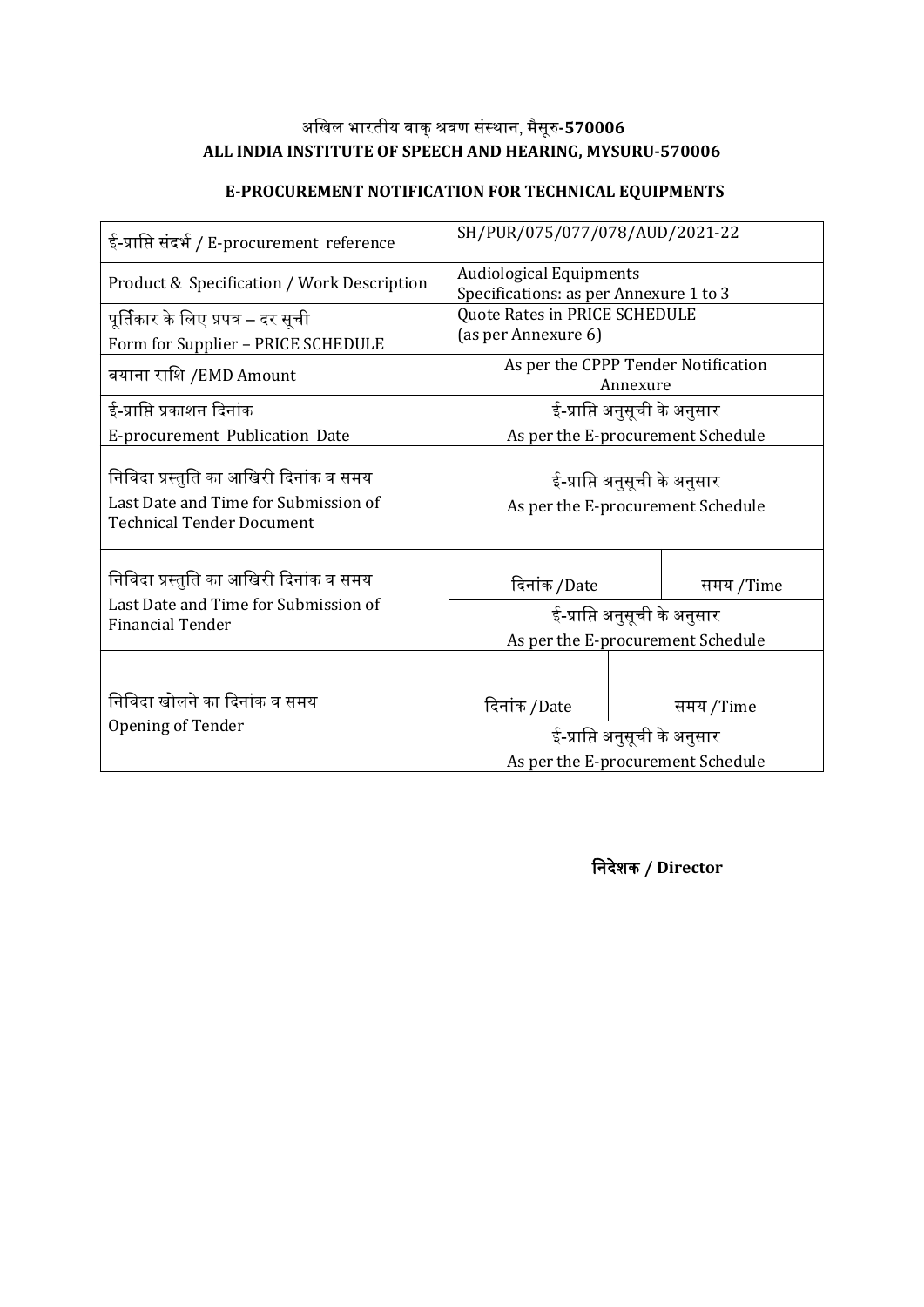#### **Annexure**

| Sl.No | Name of the equipment                               | <b>EMD</b> |
|-------|-----------------------------------------------------|------------|
|       |                                                     | Amount     |
|       | Diagnostic OAE equipment (TEOAE+DPOAE) with all in  | 12,000     |
|       | one desktop computer                                |            |
|       | Two channel evoked response equipment with facility | 20,000     |
|       | for EMG rectified VEMP                              |            |
|       | 15-20 channel ERP system                            | 36,000     |
|       | <b>TOTAL</b>                                        | 68,000     |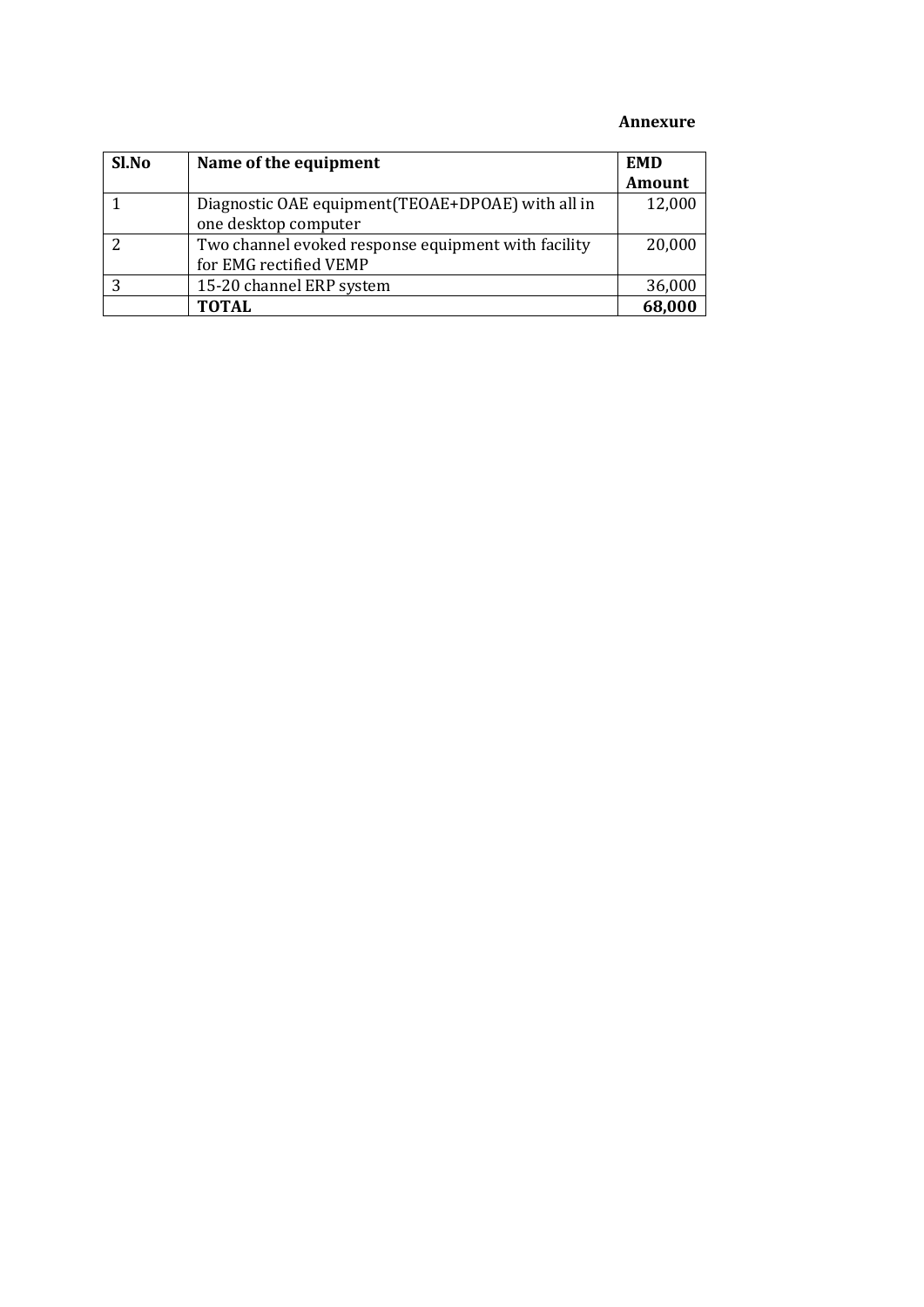## **Annexure-1**

## **Specifications for Diagnostic Otoacoustic emissions system having minimum 8 points/octave TEOAE, DPOAE and SOAE**

## Facility for doing TEOAE, DPOAE and SOAE

## **DPOAE RECORDING SPECIFICATIONS**

- High resolution DPgram up to 8 points per octave (27 frequencies shown) Pre-
- Programmable L1 and L2 level, frequency ratio, points/octave, frequency range,<br>• manual/automatic/intelligent frequency progression<br>• Total DP power assessment
- 
- 
- DP I/O growth rate analysis, dB/dB or scissor optimized stimuli<br>• Simultaneous binaural recording
- 
- True time domain averaging and noise statistics<br>
Ultra-secure SNR assessment<br>
Total DP power assessment
- 
- 

## **TEOAE RECORDING SPECIFICATIONS**

- Click stimulus or configurable tone pulse Configurable stimulus intensity. In-the-ear calibration
- 
- Real-time stimulus and probe fit monitoring
- OAE dBSPL and reproducibility in half-octave bands plus stimulus and response waveforms Simultaneous binaural recording

#### **ANALYSIS TOOLS**

- Examine/compare feature for DP-DP, TE-DP and TE-TE
- Full cross correlation, frequency analysis with reproducibility and signal-to-noise data on single test or between test pairs Waveform analysis with response subtraction
- 
- Detailed TEOAE spectrum analysis (50Hz resolution). Half-octave OAE power assessment Full numerical OAE data table provided
- 
- 

## **DATA HANDLING**

- 
- Fully searchable patient database with printable reports Exportable data to OZ, Hi\*Track, XML, Excel and ASCII (user selectable data
- 
- Integration of multiple sites, testers and machines<br>• Ability to run from a network and with a network databases

#### **ACCESSORIES TO BE SUPPLIED OTHER THAN STANDARD ACESSORIES**

- 2 set of DPOAE Probe
- USB cables as per user site
- Test cavity
- Starter Kit 5 box of starter tip box
- Operation/ Multilingual CE manuals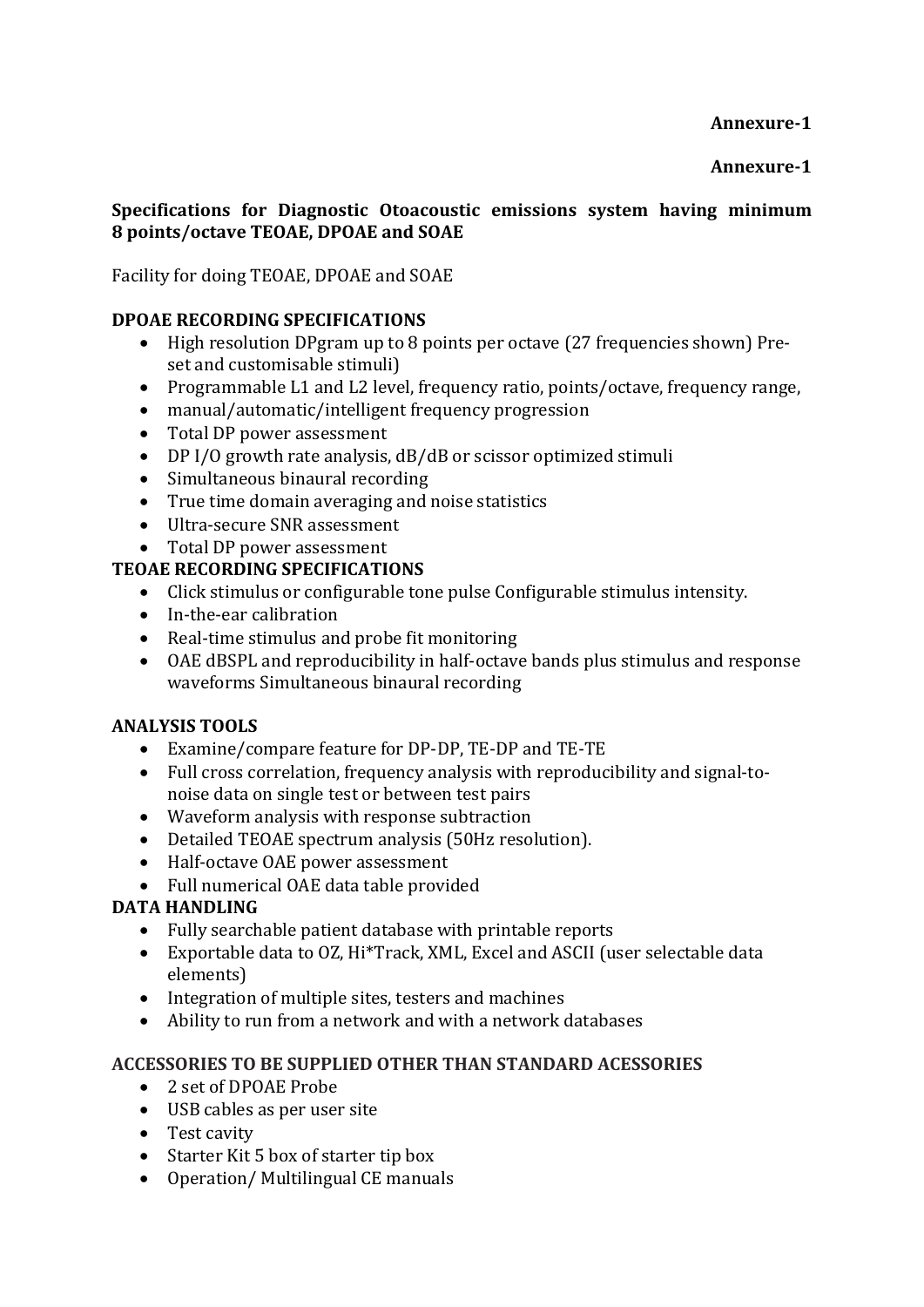• Services manual

## **COMPUTER SPECIFICATION**

- Processor: Intel core i710th gen
- Operating system: Windows 10 Professional compatible with latest OAE software version
- Display size:24" wide
- RAM: 8 GB DDR4-3200 SDRAM
- Hard drive: 1 TB 7200 rpm SATA HDD + 256 GB SSD
- Optical drive: Super multi DVD+/- RW with double layer support<br>• Ethernet: Integrated 10/100/1000 GbE LAN
- 
- Connectivity: VGA, USB, HDMI, Built in Wi-Fi, Bluetooth
- Sound card: Intel high definition audio 2.0<br>• Graphics: Intel® UHD Graphics
- 
- 
- Ports: USB ports<br>• Wireless Optical mouse and wireless key board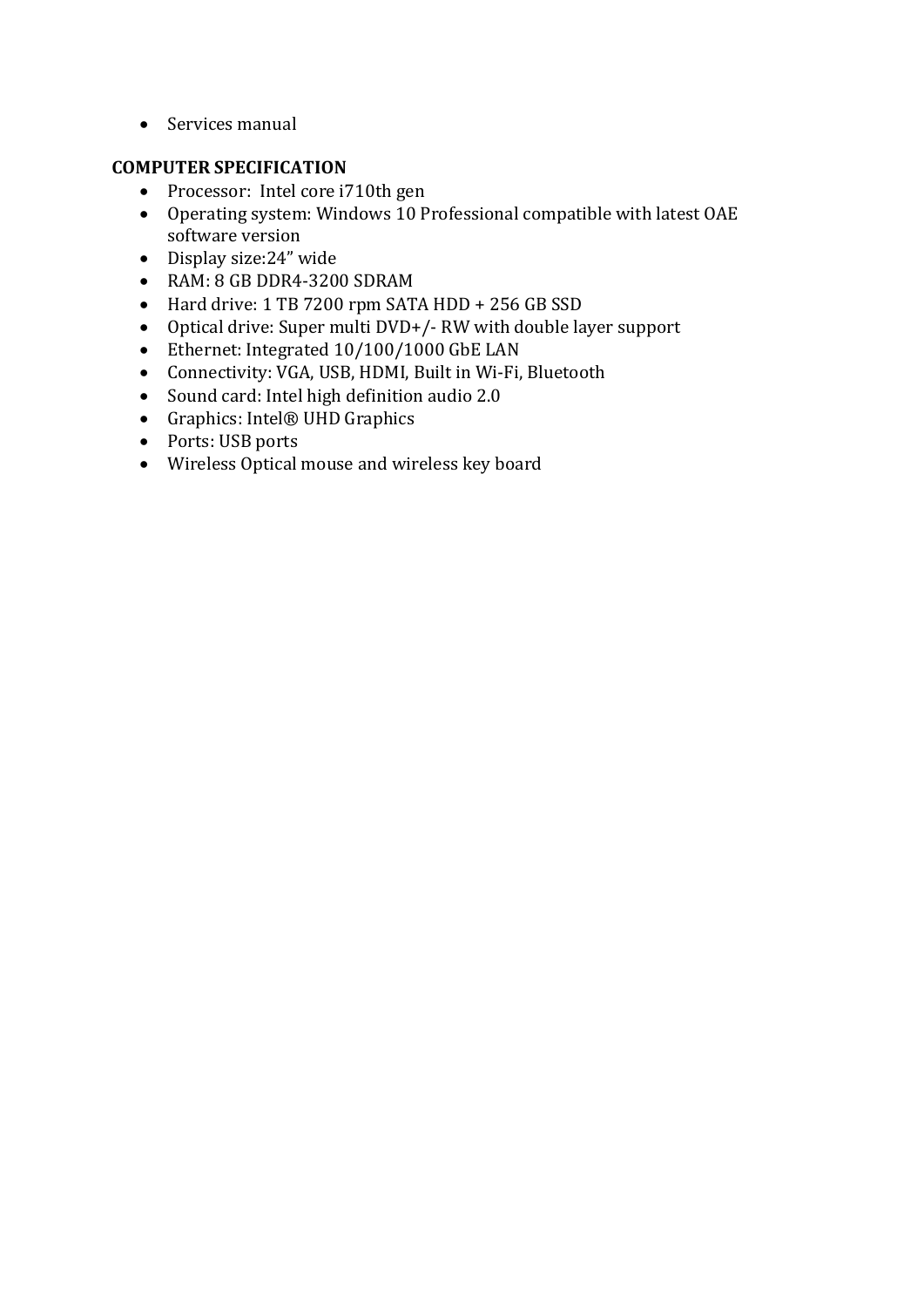#### **Annexure -2**

#### **Specifications for the AEP equipment**

Number of channels: 2 Amplifier gain: upto 150000 Analysis time: upto 1000 ms Stimulus: Clicks, Filtered clicks, Chirps, Tone-bursts with frequencies from 250 Hz to 8000 Hz, Speech, Provision to load external stimulus in .wave format A/D resolution: 16 bit Low-pass filter: 30 Hz to 3000 Hz High-pass filter: 0.1 Hz to 300 Hz User modifiable frequency specific SPL to HL &nHL: Present Stimulus intensity:upto 110 dB nHL for AC and 80 dB nHL for BC Stimulus duration: upto 500 ms Rate:  $0.1$  to  $150/s$  in  $0.1/s$  steps Masking: White noise, programmable levels Facility to add, subtract, multiply & cross-correlate recordings:Present Transducers: Insert earphones, headphones, bone vibrator,tiptrode, and loud speakers Test facilities:ECochG with facility for calculation of area ratio of SP and AP, ABR (speech, click, tone-burst and chirp evoked), MLR, ALLR, P300, MMN, air-conducted and bone-conductedcVEMP and oVEMP with EMG monitoring using bio feedback and EMG normalization for ipsilateral and contralateral responses. A computer with necessary hardware and software for above mentioned test facilities Operational and service manual to be provided Should work with 220 V/ 50 Hz power supply To be supplied along with a computer (specifications enclosed

#### **Technical specification of All in one Desktop computer**

Processor: Intel i7 Operating system: Windows 10 or above Display size:21" or more, wide screen RAM:16GB Hard drive: 1000 GB SATA Optical drive: DVD RW with double layer support Ethernet: 10/100/1G LAN Warranty: 3 years onsite Sound card: Intel high definition audio 2.0 or above Ports: Multiple USB ports (>3) Optical wireless mouse and wireless keyboard

#### **NOTE: to state the availability ornon-availability of the facilities as per the specifications mentioned above.**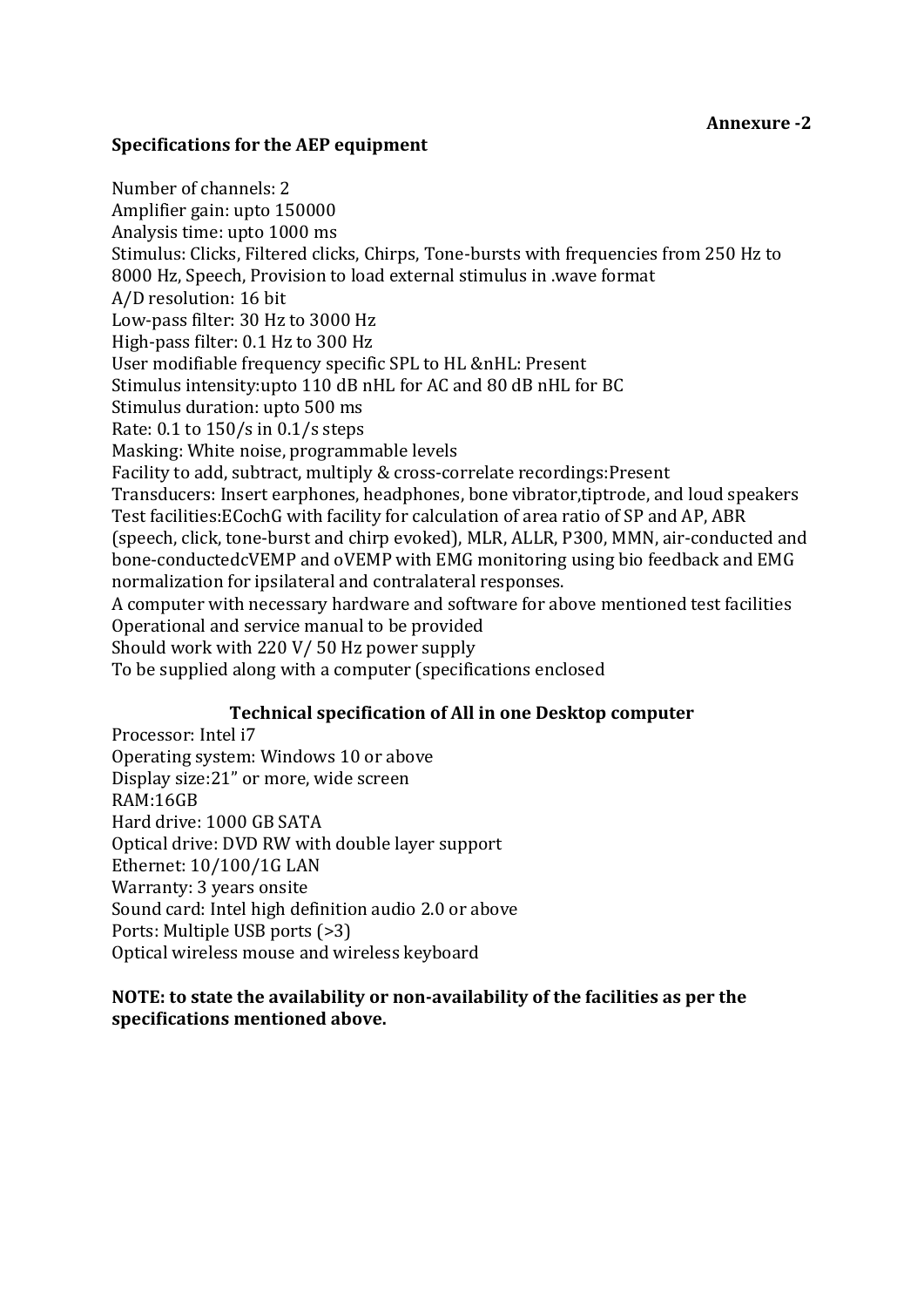## **Annexure -3**

#### **Specifications for the ERP equipment**

- 
- 15-20 channels<br>• Input selection via Switch box
- Input Selection via Switching box<br>• Temperature Probe Channel
- 
- Temperature Probe Channel<br>
Sampling Rate Up to:16 kHz 15-20 Ch.<br>
Battery or Cable Power<br>
DIN connectors on first 4 Channels<br>
Headbox Separate from Stimulator<br>
Adjustable arm
- 
- 
- 
- 
- PRECABLED CAPS KIT- containing Connect caps with Connector S-M-L (2 set each); cap adaptors (2 sets), Cap Support, Box of Syringes, Boxes of Blunt Needles, and 3 Jar of conductive gel.
- EAR PHONE INSERTS with 3a, 3b and 3c tips (tips 2 set each)<br>
ENERGY –Acoustic and Visual<br>
ENERGY TWIN –Acoustic and Visual<br>
LCD display
- 
- 
- 
- 
- Standalone stimulator<br>• Battery or Power
- 

Software for the ERP system for a wide range of EP tests including a full range of tests

- Electromyography<br>• Evoked Potentials
- 
- Spontaneous/Voluntary/Maximal Effort EMG<br>• MultiMUP and Turn & Amplitude Analysis
- 
- $\bullet$  Free Running EMG with "Infinite Play"

## **Technical specification of All in one Desktop computer**

Processor: Intel i7

- Operating system: Windows 10 or above
- Display size: 21" or more, wide screen
- RAM:16GB
- Hard drive: 1000 GB SATA
- Optical drive: DVD RW with double layer support<br>• Ethernet: 10/100/1G LAN
- 
- Warranty: 3 years onsite
- Sound card: Intel high definition audio 2.0 or above<br>• Ports: Multiple USB ports (>3)
- 
- Optical wireless mouse and wireless keyboard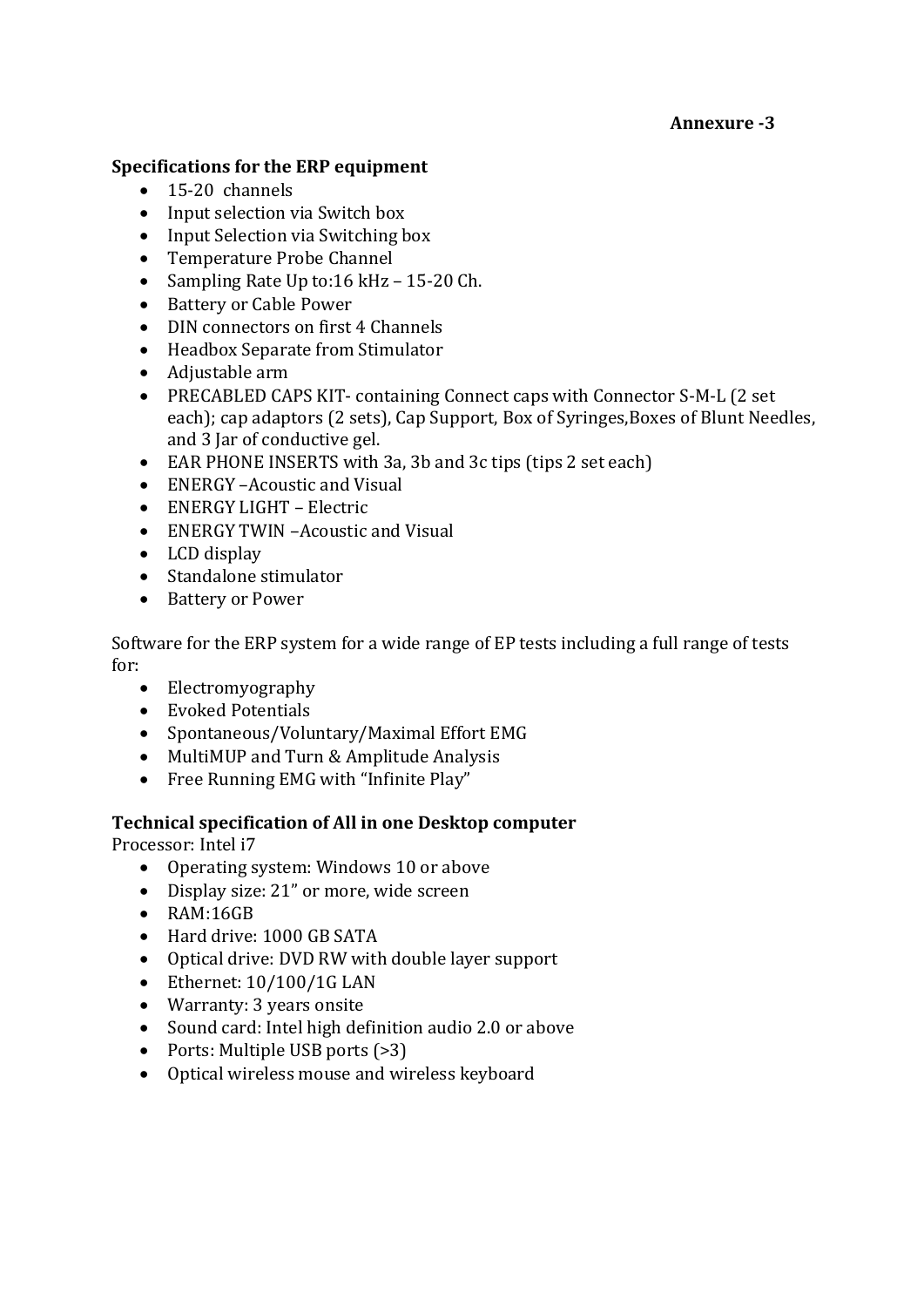# अखिल भारतीय वाक्शवर संस्ाा, मैसूर**-570006 ALL INDIA INSTITUITE OF SPEECH AND HEARING, MYSURU-570006**

पररखिष**/ ANNEXURE-6**

## दर सूची / **PRICE SCHEDULE**

सभी मदों के लिए विवरण सहित दर उद्धत करें /Quote rate for all items with description.

| क्रमाक<br>Sl. No | वस्तु का नाम / विवरण<br>Item Name / Description                               | मात्रा<br>Qty | इकाई<br>Unit<br>rate | GST % | <b>Total Cost</b><br>in INR<br>(Including)<br>all taxes) |  |
|------------------|-------------------------------------------------------------------------------|---------------|----------------------|-------|----------------------------------------------------------|--|
|                  | Diagnostic OAE<br>equipment(TEOAE+DPOAE) with all in one<br>desktop computer  | 01            | No.                  |       |                                                          |  |
| 2                | Two channel evoked response equipment<br>with facility for EMG rectified VEMP | 01            | No.                  |       |                                                          |  |
| २                | 15-20 channel ERP system                                                      | 01            | No.                  |       |                                                          |  |

# खवतरर: य्ा खाम सूखचत पतेपर **/ Delivery: As per the Address given below**

| क्रमांक / | मुख्यालय /Head Quarters                                    |                |         |  |  |
|-----------|------------------------------------------------------------|----------------|---------|--|--|
| Sl. No.   |                                                            |                |         |  |  |
|           | भंडार अनुभाग,                                              | , मानसगगोत्री, | -570006 |  |  |
| 1.        | Stores Section, All India Institute of Speech and Hearing, |                |         |  |  |
|           | Manasagangothri, Mysuru-570006                             |                |         |  |  |

पूर्तिकार के हस्ताक्षर **Signature of the Supplier** नाम, पता और मोहर **Name, Address and Seal**

ददाांक / **Date:** स्थान / Place: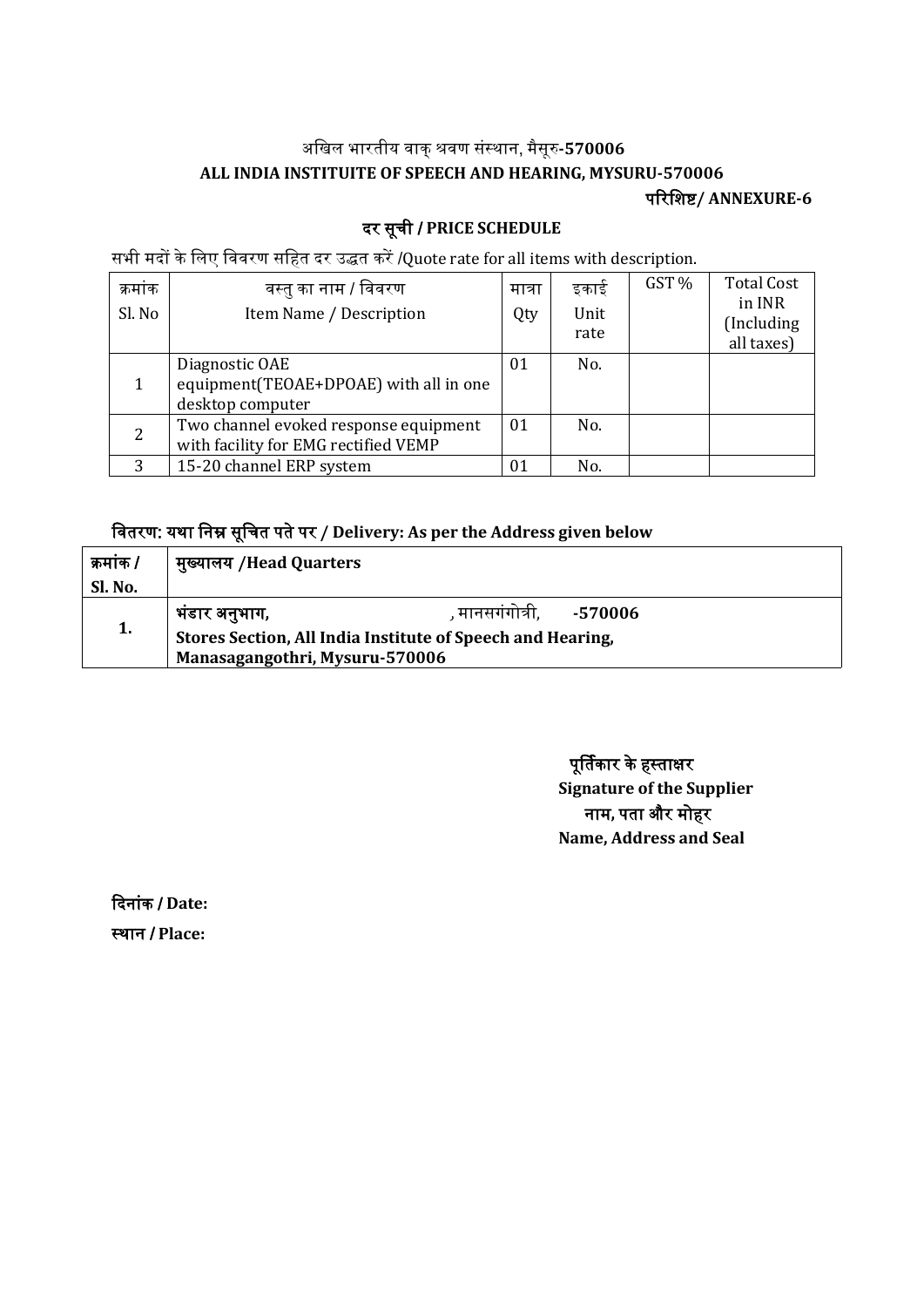#### सामानय ित्और खाबंधा **/ General Terms and Conditions:**

- 1. भारत में उत्पाद बनाने के लिए प्राथमिकता दी जाएगी। Preference will be given to make in India Products
	- a. बोलीदाता को स्पष्ट रूप से उस ब्रांड और उत्पाद का उल्लेख करना चाहिए जिसके लिए फर्मों ने उदधत किया है। / The bidder should clearly mention the brand and make of the product for which the firm has quoted for.
	- b. बोलीदाता को 04.06.2020 के वाणिज्य आदेश मंत्रालय द्वारा जारी दिशा-निर्देशों के अनुसार एक स्व प्रमाणन देना चाहिए। / The bidder should submit a self certification as per guidelines issued by Ministry of Commerce Order dated 04.06.2020.
- 2. उदधधत मूलयएफफआर(FOR) , (AIISH) / The price quoted should be FOR destination, AIISH Mysore.
- 3. बोली केवल केंद्रीय सार्वजनिक खरीद पोर्टल (https://eprocure.gov.in/eprocure/app) के माध्यम से प्रस्तुत की जानी चाहिए। हार्ड कॉपी विचार नहीं किया जाएगा। / Bid should be submitted only through Central Public Procurement Portal (https://eprocure.gov.in/eprocure/app). No hard copies will be entertained.
- 4. बोली हमारे विनिर्देशों के अनसार और क्रमबद्ध रूप में हमारे निविदा दस्तावेज के अनसार होनी चाहिए। / The bid should be exactly according to our specifications and in sequential form as per our tender document.
- 5. बोली खोलने की तिथि से बोली / उद्धरण 180 दिनों की अवधि के लिए मान्य होना चाहिए। / The bid/quotation should be valid for a period of 180 days from the date of opening of the bids.
- 6. रियायती कीमतों को शैक्षिक, अनसंधान और सेवा संस्थान के रूप में पेश किया जा सकता है। / Discounted prices may be offered being as an Educational, Research and Service institution.
- 7. बोलीदाता, निदेशक आइश, मैसरू के पक्ष में डिमांड डाफ्ट के रूप में, रुपये की राशि का बयाना जमा / बोली सरक्षा (आईएनआर अडतीस हजार रूपये) जमा करेंगे।भौतिक प्रतिलिपि बोलियों को जमा करने की अंतिम तिथि से पहले या उससे पहले निदेशक के कार्यालय में पहँच जानी चाहिए।कॉपी ऑनलाइन बोली के साथ अपलोड की जानी चाहिए। / The Bidders shall submit an EMD (Earnest Money Deposit)/Bid Security of amount mentioned in the tender document (Annexure)
- 8. टेंडर के साथ ही जीएसटी और पैन की कॉपी प्रस्तुत की जानी चाहिए। / Copy of the GST and PAN should be produced along with the tender.
- 9. जहां भी लागू हो, कर की दर स्पष्ट रूप से दर्शाई जानी चाहिए। / The rate of tax should be clearly indicated wherever, applicable.
- 10. सामग्री की आपूर्ति और स्थापना खरीद आदेश की नियत तारीख के भीतर सभी तरह से पूरी होनी चाहिए। / Supply and Installation of the material should be completed in all respects within the due date of Purchase Order.
- 11. Three years warranty from the date of supply and installation.
- 12. सभी प्रकार सेसंबंधीत और स्वीकृति में स्थापना के पुरा होने और अच्छी स्थिति मेंमाल / सामग्री की प्राप्ति की तारीख से 30 दिनों के भीतरएनईएफटी / आरटीजीएस द्वारा भगतान किया जाएगा। अग्रिम भगतान नहीं किया जाएगा। / Payment will be made by NEFT / RTGS within 30 days from the date of receipt of the goods / materials in good condition and completion of installation in all respects and acceptance. No advance payment will be made.
- 13. सामग्री / उपकरण, इंस्टालेशन, कम्युनिकेशन और प्रशिक्षण की आपूर्ति में विफलता के मामले में, यदि कोई हो,

,तोप्रति सप्ताह देरी का 0.5% @ जुर्माना लगाया जाएगा या खरीद आदेश के कल मूल्य का अधिकतम

10% तक का हिस्सा होगा। / In case of failure in supply of material/equipment, installation, commissioning and training if any, within due date, penalty will be levied  $\omega$  0.5% per week of delay or part thereof up to a maximum of 10% of the total value of Purchase order.

14. बैंक विवरण जैसे बैंक का नाम, शाखा का नाम, खाता संख्या, खाता नाम और आईएफएससी कोड प्रदान करें या कैंसल चेक अपलोड करे। / Provide Bank particulars such as Bank Name, Branch Name, Account No, Account Name and IFSC code or upload cancelled cheque leaf.